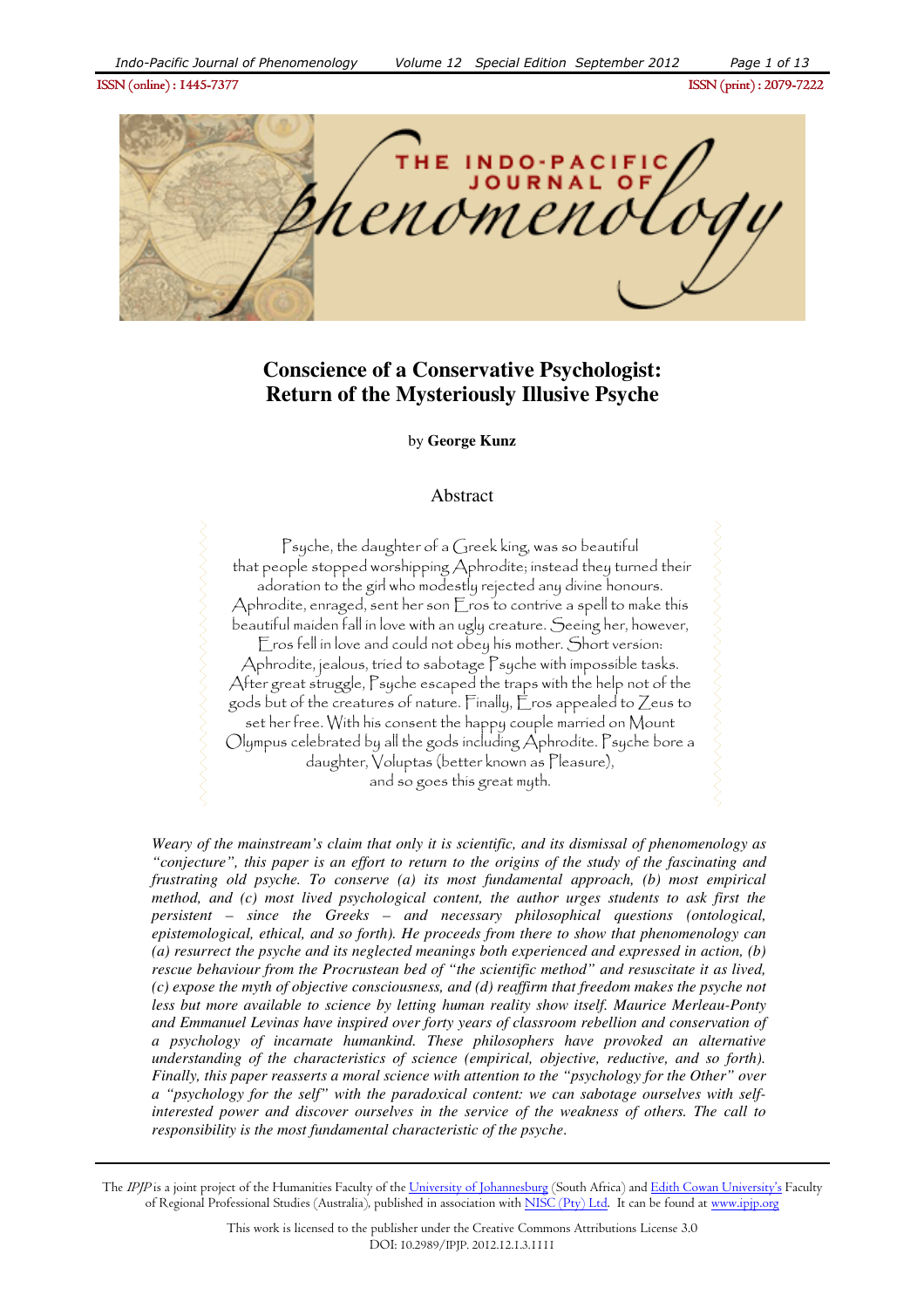The allegory of the soul (psyche) in pursuit of love and happiness through trials and tribulations, and succeeding with help from others, is not a bad ancient palimpsest, covered over by many layers of modern psychologies, to found a phenomenological approach for the study of the human. With phenomenology's rubbing reality to get "back to the things themselves", we can conserve *meaning*.

Who is a phenomenologist? We all are. Everybody searches for the deeper *meaning* of love through reflection on the psychologically *lived* as it appears to experience. Humans, short on instincts, show an infinite variety of consistent and creative behaviours. What makes humans special is that they want to know not only *why* certain conditions influence behaviours, but, more specifically, *what* meanings are intended. They want to know *how* they know what they know, and if *what* they know is real. Everyone asks, "What does that mean?" We verbally and behaviourally struggle to express our meanings and to know if what we express is the same as what our neighbours mean, especially if our experiences and behaviours are the right thing to do. Everybody is a moralist. Everybody is a philosopher. Everybody is a psychologist.

Academic psychologists, however, have a special obligation to do their pre-psychological homework to avoid reducing their subject matter, the human psyche, to something less than what it is. I have been influenced by the philosophies of Maurice Merleau-Ponty, intellectual descendant of Edmund Husserl, and Emmanuel Levinas, another Husserl student, but more deeply rooted in Judaic tradition. They inspire us to scratch and sniff deeper in search of the psyche.

## **Homework: Philosophical Reflection on the Human and on a Science of the Human**

Amedeo Giorgi (1970), translator of Husserl and Merleau-Ponty into psychology as a human science, taught many of us at Duquesne that each science has an *approach*, a set of *methods*, and its special *content*. In respect of *approach*, Robert McLeod (1975) gave us an outline of six questions raised by the Greeks with which to begin: *ontological, epistemological, ethical, aesthetic, political,* and *religious*.

In my classes we use three steps by asking: (a) what does natural science assume about the psyche and about psychology concerning each of these six questions? (b) what are the problems with these assumptions when applied to the human? and, finally, (c) what can phenomenological psychology offer as an alternative that remains faithful to the human as human?

(1) The *ontological* (*onto*- being + -*logos*, study) asks: "What kind of being is the human being?" *Mind* and/or *body*, *spirit* and/or *matter*? Each individual *unique* and/or *common*? *Free* and/or *determined*? Responsible only for their *own good* and/or for the *good of others*?

Mind/body, spirit/matter? Psychology, wanting so badly to be a science, tends to reduce the human to little more than determined materiality, a highly complicated bundle of bone, tissue, nerves, and chemicals, behaving in predictable and controllable patterns. Merleau-Ponty countered this approach with an eloquent and persuasive description of the ambiguous *body-subject* as the psyche that chooses within situated freedom (1962, 1963, 1964).

Levinas further undercuts the split by describing the psyche as an *ethical* embodied being, uniquely responsible for the needs of others. Only as incarnate psyche with eyes to see needs, ears to hear, hands to grasp and give or clinch, arms to caress, lips to speak about the world, only as material can the person give the gift of service (Levinas, 1961, 1981). When the psyche tries to escape into isolated individuality, it is backed into its own lived skin, muscle, bone, face located in this place, at this time, fully responsible for the incarnate Other facing him. The self is identified as the one called "… to take food from my (his) mouth to give to the needy other" (Levinas, 1981). The ontological condition of the psyche is the being that is responsible for others.

(2) The *epistemological* question asks "How do we know?" and, especially, "How do we know the psychological?" Natural Science insists that its methods are objective by collecting only third person data (s/he, hers/his, they, theirs), and distrusting both first person experienced meaning (me, mine) and descriptions from second persons (you, yours). Theodore Roszak (1972) clarifies and criticizes this in his chapter, "The Myth of Objective Consciousness", pointing out three problem characteristics of the objective mode of consciousness. (i) The "alienative dichotomy": the "in here" of the scientist observes the "out there" of the observed as an object alienated from his lived world; (ii) the "invidious hierarchy": the observer claims to be the source of explanation of the behaviour of the observed and dismisses experienced meanings; and (iii) the "mechanistic imperative": the observer reduces human events to naturally determining causes and resulting effects. Conservative psychologists can dismiss these socalled "objective" characteristics as not really "objective", because they are contaminated by the "subjective" intentions of the scientist, with his operational definitions, his chosen and controlled variables, his statistically manipulated measures.

How do we know the world? The problem is not how a subject knows, "subjectivizes", the world, how she

The IPJP is a joint project of the Humanities Faculty of the University of Johannesburg (South Africa) and Edith Cowan University's Faculty of Regional Professional Studies (Australia), published in association with NISC (Pty) Ltd. It can be found at www.ipjp.org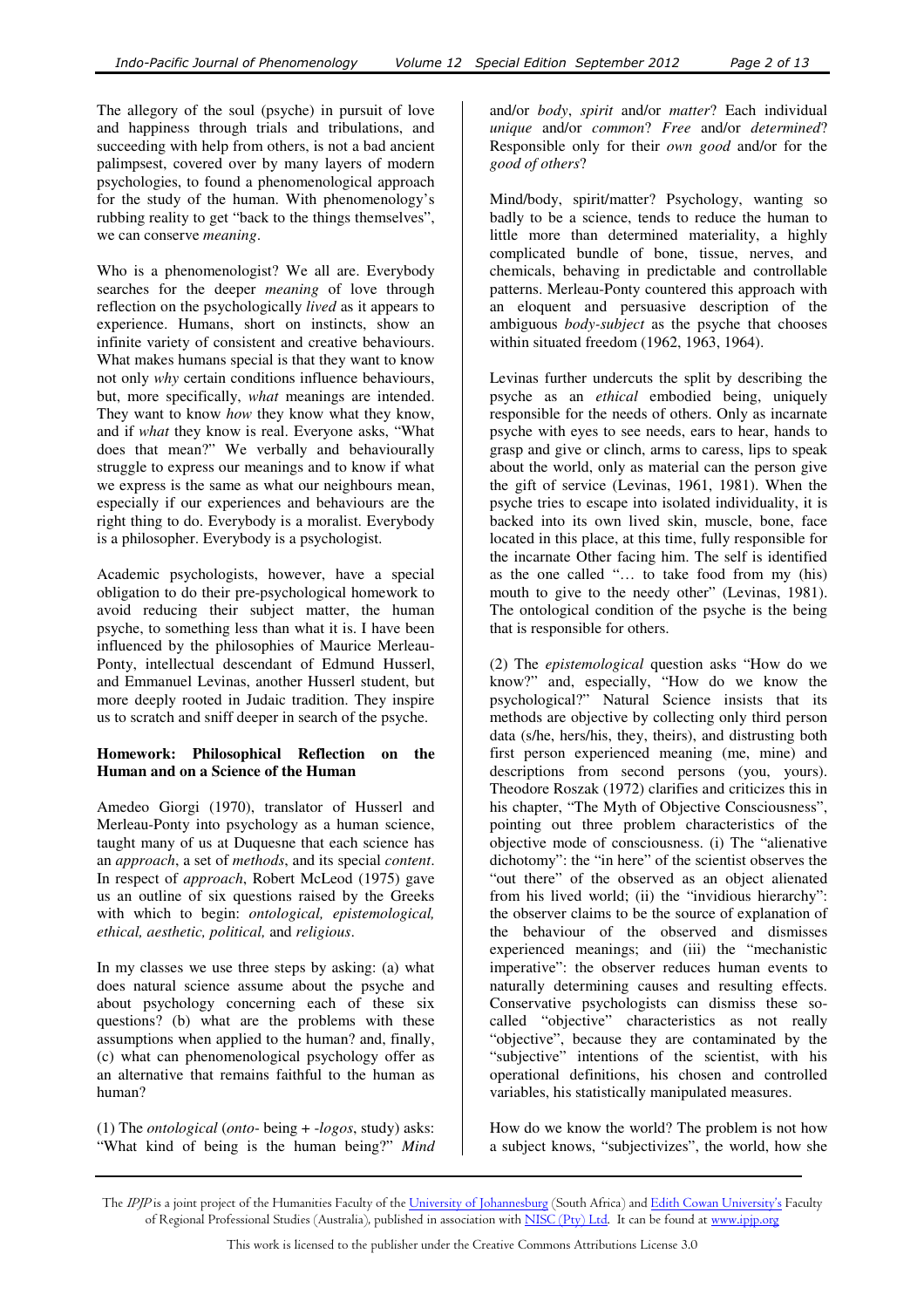makes an object a part of her subjective milieu; she simply *lives* it. The puzzle is rather how she recognizes its independence from her own subjective incorporation, allowing it to be a common object for others. In the natural attitude, the everyday attitude, things are taken up into the meaningful world of the person. When she walks in her shoes and uses a hammer they become an extension of her. They are "subjectivised". The subject *lives* her objects. Merleau-Ponty brilliantly shows how the world is not only subjectivized by being *lived*, but also how things can then become "objective", how they become detached from the exclusive domain of the subject's subjectivity. He gives us two hints: (i) when the subject grasps and picks up an object, looks at it, loosening it from her use, or walks around to discover hidden qualities, she returns its "objectivity"; (ii) when the subject observes others observing the object from their perspective, they pull it away from the psyche's private point of view and show it to be theirs as well: common.

Levinas offers a more "dramatic" way of recognizing independent objectivity. Objects are fully independent only when given up to another. They no longer belong to the realm of "mine". Only a gift released from the subject's possession and given to another can fully be an object (1969, p. 210). The origin of all objectification, challenging subjectification, comes from the Other revealing her own existence and value as independent and irreducible to other subjects. She is neither an independent object nor a subject like the self, an alter-ego. She is certainly an independent subject. The facing face of the Other, the interlocutor reveals herself as "…starting from him(her)self, foreign and yet presenting him(her)self to me" (1961, p. 67). The other shows herself as not a product of the self's subjective knowing. She is always more than anything and any other body.

"Objects" needed by the irreducible other, even those belonging to the self, are drawn out of the self's subjectivity and shown to be an object for the Other. Commanded to be given away, they have gratuitous status as what should be moved across the psychological space to the needy other without the expectation of reciprocity. They are already the Other's. The self has no incontestable ownership. All possessions have been gifts to him and are possible debts to another.

The tricky epistemological question asks, "Are the psychological meanings of the Other available to observation?" "How can you tell if another is happy, or sad, or angry?" The Other's experiences and expressed meanings are ambiguously *visible* and *invisible* (Merleau-Ponty, 1968). The self does not logically infer the other's meaning based on her own outward expression corresponding to her inner

experience, and matched up with the other's outward expression to solve the puzzle of his inner experience. She doesn't really know how her own expression looks from a distance to compare with the other's expression seen from a distance. The Other presents himself as an expression of meaning. He is not an object receiving her meaning projected and plastered on his face. He can dissemble and she can make mistakes, but she perceives his meaning. His needs cannot be fully and clearly known by her. He and his needs are always more than what can be seen. Yet he is more real than the self to herself. He is "in her face". His presence, saying "here I am", commands attention. His "here I am" is an "awakening" – Levinas calls it a traumatizing – but a peaceful awakening. He is an enigma. His command is an appeal. It is not a physical, but a moral, force. He presents himself as absolutely *here*, but as *always more than* his visible presence *here*. He is *Other*. He is present with his distinctive otherness, but beyond her. The eyes, nose, mouth and so forth can be an object of knowing, but the Face beyond the visage, the real Other, cannot be known. Levinas says, "I wonder if one can speak of a look turned toward the face, for the look is knowledge, perception. I think rather that access to the face is straightaway ethical" (1985, p. 85). Always a mystery, yet commanding to be recognized; he cannot be denied. She can turn away, but this does not make him go away. He cannot be fully disclosed by shining the light of her consciousness to make him fit her pre-conception. He reveals himself as *close-by* commanding and escaping *beyond* her reach.

(3) The *ethical* question asks "What is the good? What is the right thing to do?" The self can freely choose *how* to fulfil its ethical obligation, but responsibility is not chosen: it is assigned by the face of the Other. Natural science psychology tends to bypass the ethical question – other than setting professional standards for research and therapy based on legalism. It seems afraid to enter the mess of morals, the debate between *relativism* and *absolutism*, and standards set by religious and state bodies. But their standards are not within the realm of the ethical.

The proto-ethical question offered by Levinas asks if motives are based only on self-interest or whether they can be for the *good of others.* An individual's freedom is situated not only in a body/subject appropriating concrete conditions for choices. He also faces others who hold rights to these conditions over him. Levinas offers this beyond-*ethics* where responsibility originates neither from individual *freedom* nor from *causes* in nature, but from the facing Other's ethical command. The Other says, "Here I am. Do not do violence to me. Serve my needs." In our comfortable, enjoyable, detached domain we are free on the stage of our world spread

The *IPJP* is a joint project of the Humanities Faculty of the <u>University of Johannesburg</u> (South Africa) and <u>Edith Cowan University's</u> Faculty of Regional Professional Studies (Australia), published in association with <u>NISC (Pty) Ltd</u>. It can be found at <u>www.ipjp.org</u>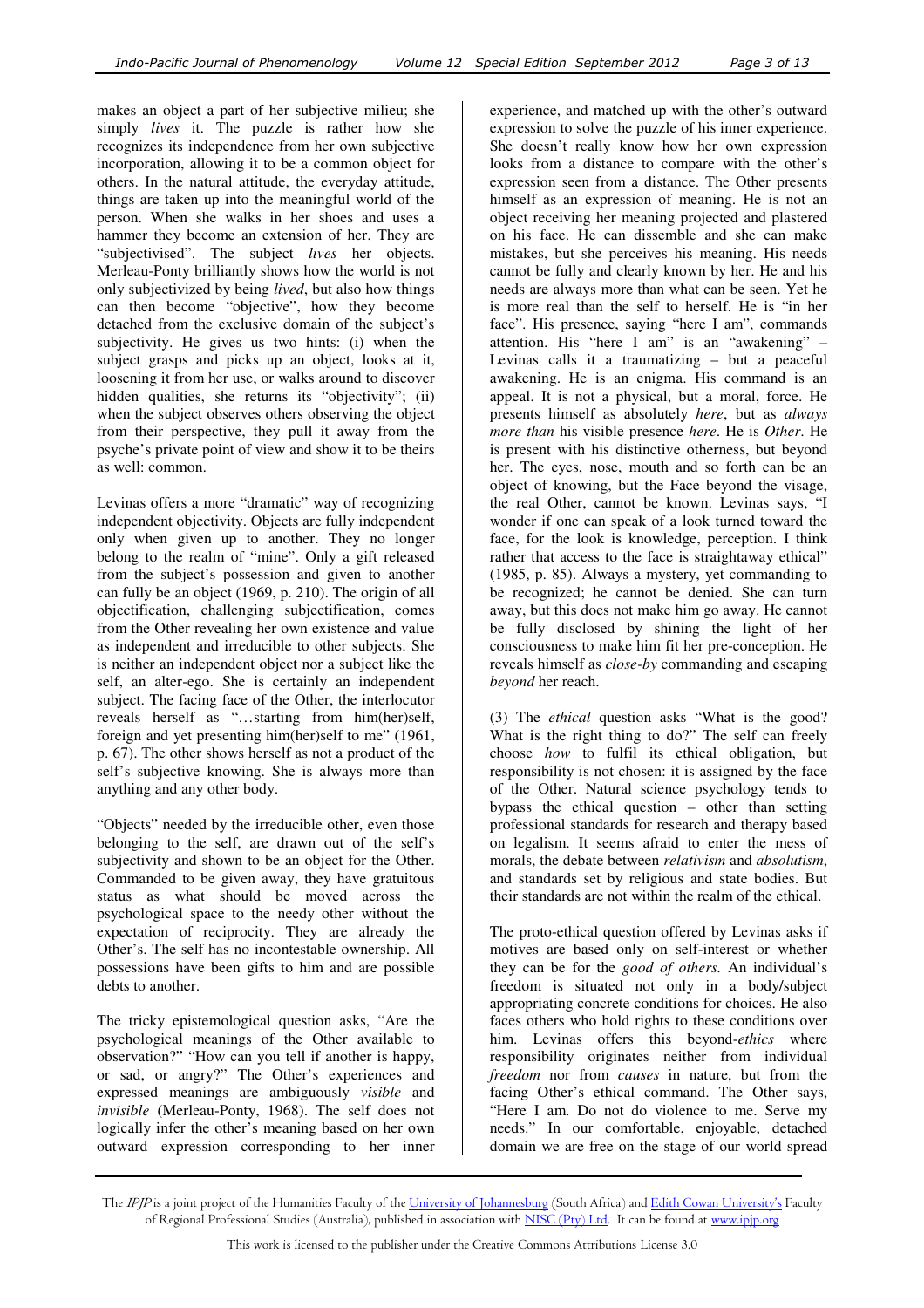out before us, available, to grasp and consume. But upon this stage of consciousness enters the Other saying, "Here I am. I have rights over you. I have needs. Help me." We are free to responsibly or irresponsibly respond when thus commanded. But this freedom is invested in us by others neither to be capriciously used for self-indulgence, nor to be servile to the Other. To allow the Other to abuse the self, or to enable the Other to abuse herself and others, is not responsible. The self is responsible for the responsibility of the Other. Allowing the other to be irresponsible is to be irresponsible to that other and to other others, and to oneself.

Paradoxically, responsibility re-establishes freedom by loosening it from the chains of compulsive selfinterest. Responsible freedom does not restrict the self from being a self. It opens subjectivity. Responsibility returns the self to itself. The ethically responding psyche is freer than the capricious ego victimized by his own obsessions, compulsions and addictions. He has the capacity to misuse the freedom invested by and for others for self-indulgence and harming others. The command to responsibility is not a physical but an ethical force. It is an experience of the human psyche, but initiated by the Other. It cannot be negated. The command can be pretended to not be noticed; it can be resisted; it can incite violence toward the one commanding; but it cannot be reduced to non-existence. The self has choice only about how to respond; it has no choice regarding the existence of the command itself.

Levinas not only places ethics prior to ontology and epistemology, but also claims that responsibility called for by the face of the Other provides the foundation for understanding both ontology and epistemology: "pre-existing the plane of ontology is the ethical plane" (1969, p. 201); "The face is the evidence that makes evidence possible" (1969, p. 204). Responsibility is the foundation for knowing by commanding the self to work out how to serve and to communicate as a giving.

(4) The *aesthetic* question asks: "Is good taste *relative* to each individual or does it follow *absolute* standards of beauty?" Phenomenology would describe the first person experience of aesthetic sensitivity. Levinas holds beauty to be that which gratuitously adorns what is beautiful, but *secretly*. Beauty is "the radiation of a splendour that spreads unbeknownth to the radiating being" (1969, p. 200). The child is beautiful with innocence. Splendour naïvely lacks self-consciousness. The perceiver unselfconsciously and undeliberately receives this "spreading splendour". Unlike perception for utility, where the individual intends meanings to serve a purpose, the perception of beauty is passively given. Beauty is a highly valued but *useless* gift. Its value lies in being

unuseful. Enjoying beauty is a wonderful waste of time. Beauty invades the self despite the self.

(5) The *political* question asks about power and control, about justice based on *equality* or *inequality*, and about the distribution of power for individual and/or the common good. Classical phenomenology rests on the experience of equality. Merleau-Ponty understands the Other as *another me* and therefore equal to me. Heidegger (1927/1996) describes Dasein (the human) as "that being that in its being is concerned about its being". He places the power of freedom to maintain and extend Dasein's be-ing before any concern for others. Against both, Levinas describes how the goodness and weakness of the other calls the self to be awakened by the rights of the Other to weaken its own self-interest, and to serve the Other's good.

Most people base political justice on *equality*. Levinas (1985) describes *political equality* founded on a more fundamental *inequality*: the Other has rights over me. I am responsible to serve without the right to demand reciprocity. The self has rights, but these rights are not primary; they are founded on the self's unequal obligation. Individual rights come from being a citizen of a community of more than oneself and another. With just two, the Other comes first. To be present and "to hear his destitution … is to posit oneself as responsible, both as more and as less than the being that presents itself in the face. Less, for the face summons me to my obligation … . More, for my position as *I* consists in being able to respond … to find the resources" (1969, p. 215). With three or more, the self becomes another for more than one other and therefore takes on the role of citizen with rights (1969, pp. 212-214).

(6) The *religious* question usually asks about our relation to a supreme power. It asks about the experience of *independence* and *dependence* on a being greater than oneself. For Levinas, *religion* is not primarily an individual's allegiance to God. He writes: "We propose to call 'religion' the bond that is established between the same (self) and the other without constituting a totality" (1961, p. 40), that is, without being forced by another to join and serve it. Responsibility is a religious event establishing the bond of the self to those to whom the self is already bound. Religion means to *rebind*. The word *religion* comes from *re* (again and again) + *ligari* (to bind). The self is not asked to abandon individuality and join a totality, but to re-establish its own identity as the *one here* in this place and *now* at this time before this other who is here and now and to whom the self has responsibility. The self cannot escape its own skin in this place and at this time. He ought not to give in to the seduction of a totality. As an individual, the self has the choice to rebind to God or deny any

The *IPJP* is a joint project of the Humanities Faculty of the <u>University of Johannesburg</u> (South Africa) and <u>Edith Cowan University's</u> Faculty of Regional Professional Studies (Australia), published in association with <u>NISC (Pty) Ltd</u>. It can be found at <u>www.ipjp.org</u>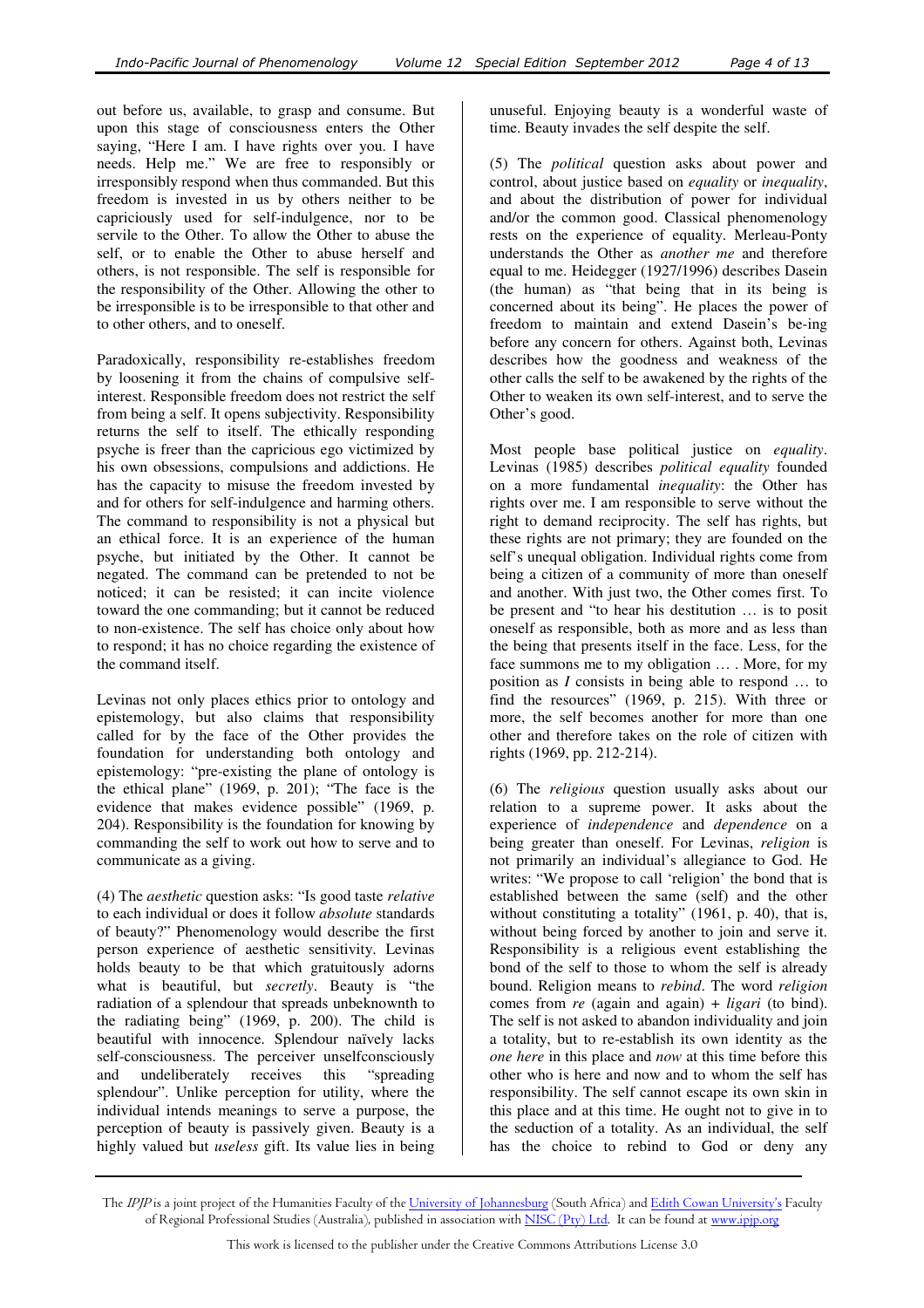dependence. Levinas says, "It is certainly a glory for the creator to have set up a being capable of atheism, a being which without having been *causa sui* [its own cause], has an independent view and word and is at home with itself" (1961, pp. 38-39). Ties to tribe, ancestors, descendents, contemporaries near and far, to the widow, orphan, stranger, even to a hidden God, cannot be broken. The self can renounce allegiances but cannot unbind them. This understanding of religion points out that a choice is not only capable of atheism, but also to re-bind these unbreakable bonds. The study of psychology could be the study of how we bind ourselves to others and/or sever these patterned bonds of responding to responsibility.

## **An Even More Conservative Foundation for Psychology**

Psychology could be defined as "the study of breathing". The word "breath" came from the Greek *psÿchein* = to breathe, blow. *Psyche* as *spirit* came from the Latin *spirare* = to breathe. Perhaps psyche as breath came from listening for the breathing of another testing if the soul (spirit) was present in an unconscious person. Through history, psyche came to mean *life*, *spirit*, *soul*, and then *mind*. Equating *psyche* with *mind* – as came about only in 1910 – separates it from body. Psyche is the incarnate spirit. A return of *psyche* to *breath* as *spirare* of *respiration* roots it back to the depth of our responsibility for each other. Our ancestors, parents, teachers, friends, our models, breathed (blew, inspired) good and bad habits into us, and in turn we breathe influence back to others. Like the *in* and *out* of respiration, we breath *in* and *out* "helpful" and "hurtful" meanings. Those habits of expressed meanings are what psychologists should be interested in.

## **Phenomenology Conserves**

Having done our homework, the rest of the paper will follow an itinerary. When I teach graduate and undergraduate psychology, I use the phenomenological approach, especially Levinas's depth, as the most conservative. Phenomenology (1) resurrects the *psyche* and its experienced *meaning* back into the lexicon of psychology. (I'm always amazed at the absence of the words, *psyche* and *meaning*, in standard introductory texts, cf. Tavris & Wade, 2001, and Feldman, 2009); (2) rescues *lived behaviour* from the reductions of Behaviourism (I would like to define psychology without irony as "the study of the expressed (expired and inspired) meanings of behaviour"); (3) exposes the myth of *objectivity* and honours the vernacular rich with *words* as the language to express the *meanings* of the *psyche*, *lived* behaviour, *subjectivity*, *objectivity*; (4) reaffirms *freedom* and its origin in *responsibility* and reestablishes both at the centre of the *psyche*.

(1) Phenomenology resurrects psyche and meaning. It understands psychology to be the study of the *structures* (patterns, styles, habits) of the *meanings* of experience and the psyche's behaviour. It is interested in what *sense* experience and behaviour make, what *matters*, what purpose supports them. Meanings, whether explicitly reflected upon or lived as prereflectively embodied behaviour, are what both lay and professional psychologists are interested in. We want to know *what's what*, and *how* we express *what* we hold to be *what*, more than *why* forces from the environment are defined to be *causes* of nature. Mainstream psychology seeks ways to change behaviours without concern for their lived meaning; phenomenology seeks *meanings* to make clearer choices for changing behaviours. For objectivists to throw out *meaning* to rid psychology of what they construe as "subjectivism", "opinion", is to throw the baby out with the bath water.

Although often accused of this, phenomenological psychology is not subjectivist armchair opinion, conjecture, interpretation according to some philosophy. It is the study of the *essence* of concrete lived-out *meanings*. Phenomenologists do not look directly at the "sun", not directly at *essences*. They look for essential meanings from the ground up as *lived* in both *experience* and *behaviour* and illuminated by the light of reflective consciousness. With their mantra "back to the things themselves", they look back to what's concretely lived and expressed in order to collect descriptions of what is *known*, what is *acted out*, what is *felt.* With rigorous reflection on these descriptions of real events of *knowing*, *acting* and *feeling*, they make explicit the implicit essential meaning of *knowledge*, *action* and *feelings*. Phenomenologists look for the *psychological* disclosed in interaction with the stuff of the world. The psyche intentionally directs itself to its everyday life-world so as to make sense of it. Phenomenology assumes that the psyche is neither inside nor outside, neither exclusively *subjective* nor *objective* (Merleau-Ponty, 1964). It is not an object in space, nor is it a *homunculus* spirit pushing the buttons and pulling the levers to move body parts. Phenomenology defines the psyche as the embodied *intentional* relationship, the making and finding of meaning in and about its situations.

(2) Phenomenologists rescue behaviour. They are more interested in *lived behaviour* than are mainstream psychologists (Merleau-Ponty, 1963). What is the difference? The mainstream reduces behaviour to effects: it aims to *explain* how prior events, stated as measurable facts, independent of experience, *cause* resulting events, also stated as measurable facts. The phenomenological describes *understanding* – that which is *standing under* – the *meanings* of behaviour. Intentional meanings are

The *IPJP* is a joint project of the Humanities Faculty of the <u>University of Johannesburg</u> (South Africa) and <u>Edith Cowan University's</u> Faculty of Regional Professional Studies (Australia), published in association with <u>NISC (Pty) Ltd</u>. It can be found at <u>www.ipjp.org</u>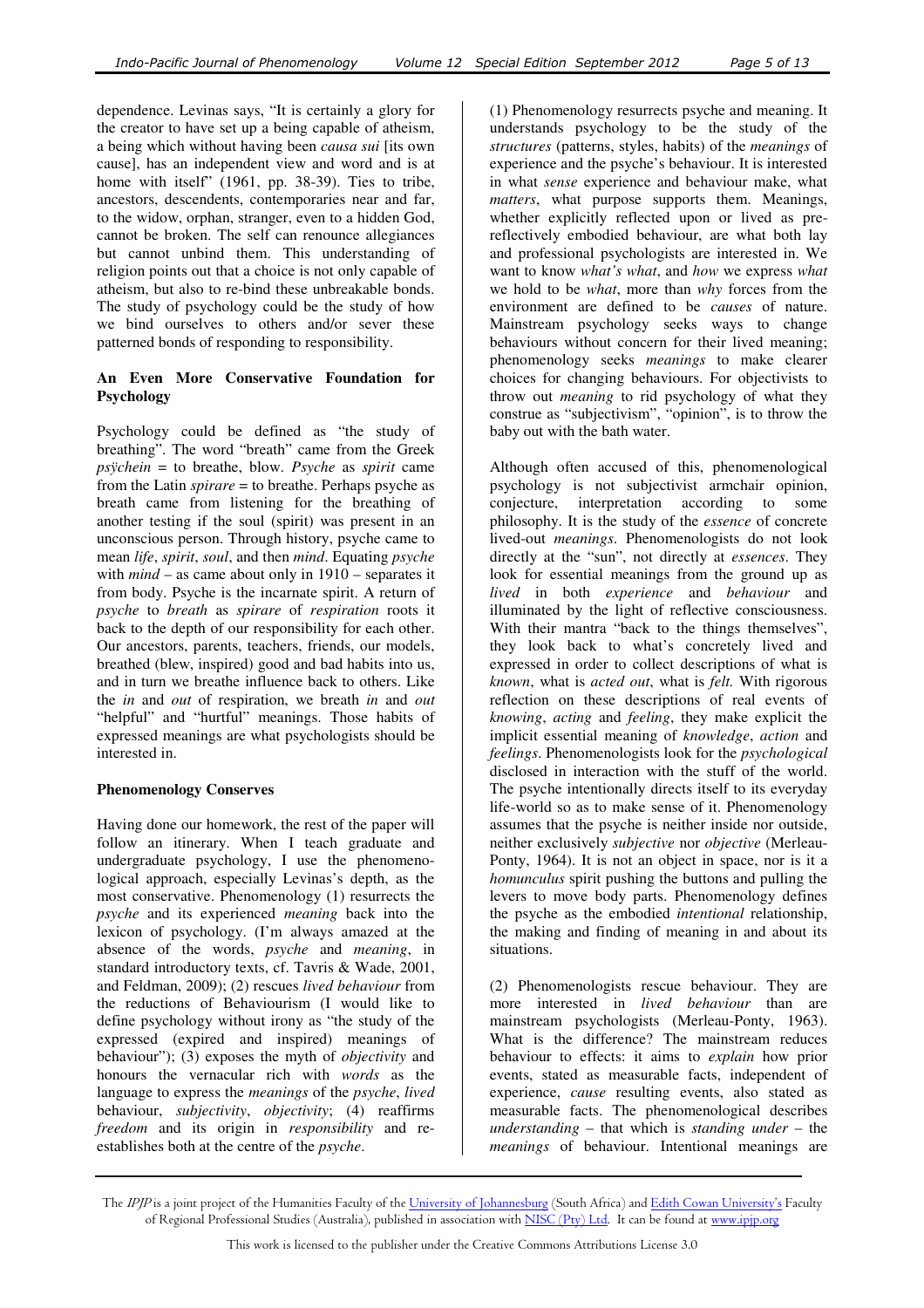"becauses". The mainstream calculates *why* forces determine behavioural events. Phenomenology describes *what* is intended that provide the ground for behaviour. Both observe situated choices. One assumes that choices are determined. The other assumes that choices are meant as intended.

(3) Phenomenology exposes the myth. It is critical of modern psychology for adopting too closely the natural scientific method with its reduction of qualitative meanings to statistics of quantified occurrences, and for thus neglecting the long tradition of reflecting on the "psychological" meanings experienced and expressed (Husserl, 1954; Merleau-Ponty, 1969). Literature, philosophy, theology, all the humanities, have honoured the depth of reflection on experience and the clarity and richness of its qualitative descriptions. The natural science approach to psychology could be called "liberal", as in "modern", but certainly not "progressive". While modern psychology has accumulated mountains of data and explanations of behaviour, its "reductionist", "objectivist" and "determinist" ontology is a devolution rather than an evolution.

(4) Phenomenology has reaffirmed *freedom* in the psyche. Husserl, Heidegger, Sartre and various other Continental philosophers have described freedom as the essential characteristic of the human. Merleau-Ponty, as their representative – at least for me – articulates situated freedom (1962, 1964, 1969). Levinas not only ties freedom to responsibility, but also gives responsibility priority over freedom (1969, 1981, 1985). While mainstream psychology *reduces*, phenomenology *conserves*.

### **Mostly Merleau-Ponty**

Phenomenology's distinctive contribution is the notion of *intentionality*. It shows how the psyche directs itself out to the world to find and make meaning. The ways in which meaning is constituted comprise the subject matter of psychology. The word "intentionality" comes from the Latin *intendere* = to stretch toward. Edmund Husserl – as Father of Phenomenology – inspired many philosophers and psychologists to attend to this distinctive relationship between the *psyche* and its *conditions*. The psyche intends (directs) itself toward things, toward its own self, toward others, and toward lived time, and makes these contents meaningful. This use of the word "intention" means more than our ordinary sense of the "purposive". To intend is to reach out transcendently to the world to find and make it meaningful.

The psyche intends (directs itself) out to the world, and the world offers itself to be known, acted upon, and cared about. *Psyche*  $\leftarrow \rightarrow$  *meaning*  $\leftarrow \rightarrow$  *world*. Meaning arises in this "always already" intentional meaning/making/finding relationship. *Consciousness* – whether pre-reflective or reflective, deliberate or undeliberate – "is always consciousness of something other than consciousness itself" (Husserl, 1931). Consciousness is the way of transcending the situation without leaving it, making it meaningful without disengaging from it.

Here are some necessary redefined terms. Psyches are subjects, but too loosely called *subjective* (too distanced from *objects*), which, in turn, are too loosely called *objective* (too reduced to an existence independent of human knowing, acting and feeling). Merleau-Ponty describes a kind of "subjectivity" of the world as he offers a kind of "objectivity" of the psyche (Merleau-Ponty, 1962). He cuts below the subject-object split. *Subjects* are not simply knowers (choosers, movers and sufferers); *objects* are not simply the known. Objects offer themselves as meaningful. Any separation between a knowing "psyche" and the "things" about which the psyche intends retards psychology's effort to describe the psychological as "lived". Humans are subjects, but subjects who are also *subjected to* being known, being acted upon, and suffer being *objects* without being reduced to being pure materiality determined by natural laws. It is precisely because humans are *known objects*, pushed around and suffer, that they can be *knowing subjects*. They paradoxically know themselves to be *objects* that are *subjects*. This intertwining of the psyche as *subject-object* Merleau-Ponty called the "chiasm" (Merleau-Ponty, 1968). They are "object-subjects", "embodied-subjects", "incarnate-psyches", paradoxically both "immanent" and "transcendent". He raised the objectivity of the body up and brought the subjectivity of the psyche down into materiality. He raised objects up to being *lived*, and brought subjects down to being *incarnate*.

That's what gives psychology its distinctive vision and mission, what makes it so fascinating and frustrating. It asks what the paradoxical conditions of this hybrid *body*-*subject* psyche might be. *What* (who) is this that is the place or arena where the psychological meaning of stuff is presented, and *who* is also a player on this arena presenting these meanings to itself and to others? What is this psyche that acts as both the finder and the maker of meaning and at the same time is the place where this happens?

Merleau-Ponty used the term "flesh" (1968) to expose our concreteness and carnal "groping": seeking, failing, finding, grasping, missing, intertwining, ingesting, enjoying, pleasuring, hurting, wallowing in the stuff of the world, and paradoxically sabotaging ourselves. As *subject-objects* we make and find meanings about objects, about ourselves, about other subjects and temporality while we are engrossed, immersed, flailing around in all of these. Our physical

The IPJP is a joint project of the Humanities Faculty of the University of Johannesburg (South Africa) and Edith Cowan University's Faculty of Regional Professional Studies (Australia), published in association with NISC (Pty) Ltd. It can be found at www.ipjp.org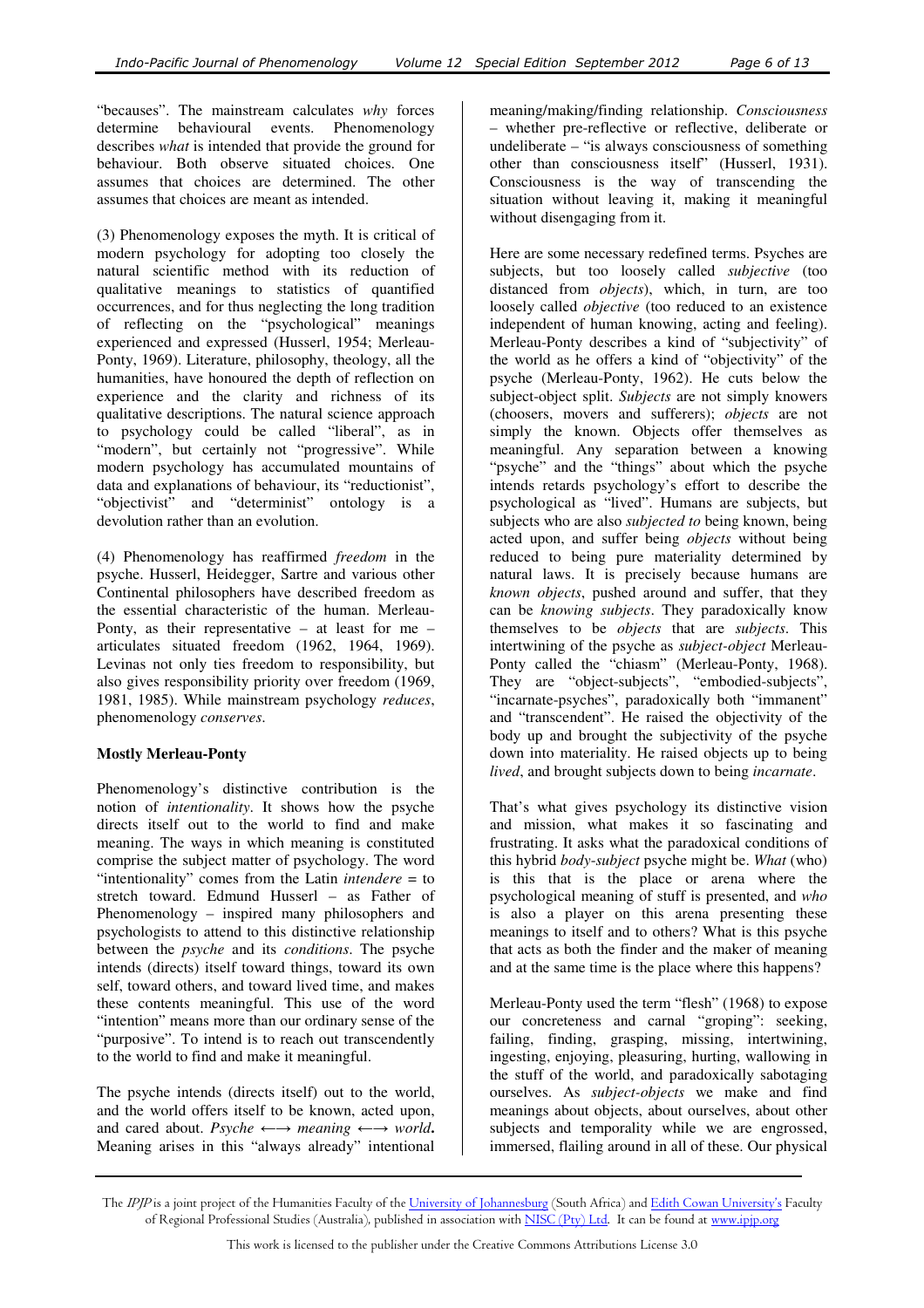skin, receptors, muscle, bone, nerve, tissue are *of* the stuff of the world and also our very means to know, act and feel our worldly condition. We can get some psychological distance to *re-present* to ourselves the objects which we are and upon which we depend, our own embodied flesh, others who "breathe" into us our own psyches, and the temporality even in the midst of each moment being interrupted and the next being inaugurated. The time-watcher is the adjuster of time; the beginner is the one interrupted. The seer is the seen. The toucher is the touched; we know as we are known. As *subject-objects* we are "trapped" *here* in skin as en-skinned to transcend through consciousness out *there* beyond our skin to the places and times of the known.

This description of the psyche as *subject-object* relating to its *objective-subjective* world shows why describing it is neither easy nor clear, and yet why psychologists must remain faithful to the psychological as relational, especially interpersonal. This is not easy. We try to get some distance to observe our own subjective-objective experience of the world and our behaviour, but we get in the way of our own observing. We can't see our own back, nor fully reflect on our experience and behaviour; we are always an embodied impediment to pure reflection. This is a problem: we can't fully know ourselves. It is bothersome that sometimes we know ourselves less than our neighbour knows us. She has a distanced point of view back toward us, while our point of view is directed out to the world and not attending to what our own behaviour expresses.

What is even more problematic than the impossibility of full self-reflection is that the self understands the expressed meanings of its neighbour as an invitation to know her, but without her full disclosure of who she is. What a mystery she is! Both of us get in the way of clear understanding of each other. The project of psychology to achieve a comprehensive and certain understanding is impossible, not because of the inadequacy of the psychologists and their science, but by the very ambiguous mystery of the psyche itself. Merleau-Ponty gives us this frustrating yet enlightening glimpse of our own embodied psyches and those of others.

## **Mostly Levinas**

Seven of Levinas's distinctions will be described in order to show his contribution to a deeper understanding of the psyche and our critique of psychology.

These distinctions are: *totality* versus *infinity*; *need* versus *desire*; *activity* versus radical *passivity*; *selfdirected freedom* versus *invested freedom*; social *equality* versus ethical *inequality*; the *said* versus

## *saying*; and the *there is* versus the *face*.

(1) *Infinity* is distinguished from, and has priority over, *totality* (Levinas, 1969). To totalize is to understand something by reducing it to a use object and/or to enjoyment. The self totalizes her shoes and a hammer as *nothing more than* … her means to do. She may try to reduce another person to *nothing more than* … someone for herself. But the Other resists and presents himself as *always more than* … any labelled something. His existence as *always more than* … is the one who invites and introduces *infinity* to the self. The self can never really reduce him. When the self tries to reduce him, she paradoxically reduces herself by narrowing her experience. He remains infinitely other.

(2) *Desire* has priority over *need* (1961, pp. 33-34). A *need* is a lack in the *self* that can be satiated when filled. *Desire*, however, is the experience of the self "transcended" above its needs toward the Other for the sake of the Other. *Desire* is insatiable, not because it is too great a lack, but because it deepens *desire*<sup>1</sup>. Mainstream psychology tends to reduce *desire* to a *need*. For it, desire (love) is just another need. It assumes that the self is the centre of the self and that others, like other objects, are there to feed it. But the Other deposes the self from her own centre and commands the self to want the good for the other for the sake of the other, often sacrificing her own good. *Desire* is not only the distinguishing characteristic of being human; it is the foundation for all that is psychological. "The psyche in the soul is the Other in me" (1981, p. 69). This is a most extraordinary sentence.

(3) *Radical passivity* is prior to *activity* (Levinas, 1981). We *actively* initiate thoughts, actions and feelings. But first we are *passive* to what is other than self: the resistance and force of materiality, the limits of our own body, the rules and regulations of society, the incessant onslaught of time, and the interruptions from others. We are radically passive to the revelation of the Other as infinitely Other and to our responsibility for the Other. We do not initiate responsibility. It is given before any choices.

(4) *Invested freedom* is prior to *self-initiated freedom***.** Freedom, when understood as "doing whatever one wants", is capriciousness. But capriciousness (self initiated and self-directed freedom) is founded on a more fundamental freedom: the freedom invested in us by others. It is to be used for good. It is a gift "lent" or "allowed" by the Other, not to violate, but for the good of, the Other. Self-initiated and self-

 $\overline{a}$ 

<sup>&</sup>lt;sup>1</sup> While he means "love", Levinas reserves that hallowed name for the specific relation between intimate lovers (1969, pp. 254 ff).

The IPJP is a joint project of the Humanities Faculty of the University of Johannesburg (South Africa) and Edith Cowan University's Faculty of Regional Professional Studies (Australia), published in association with NISC (Pty) Ltd. It can be found at www.ipjp.org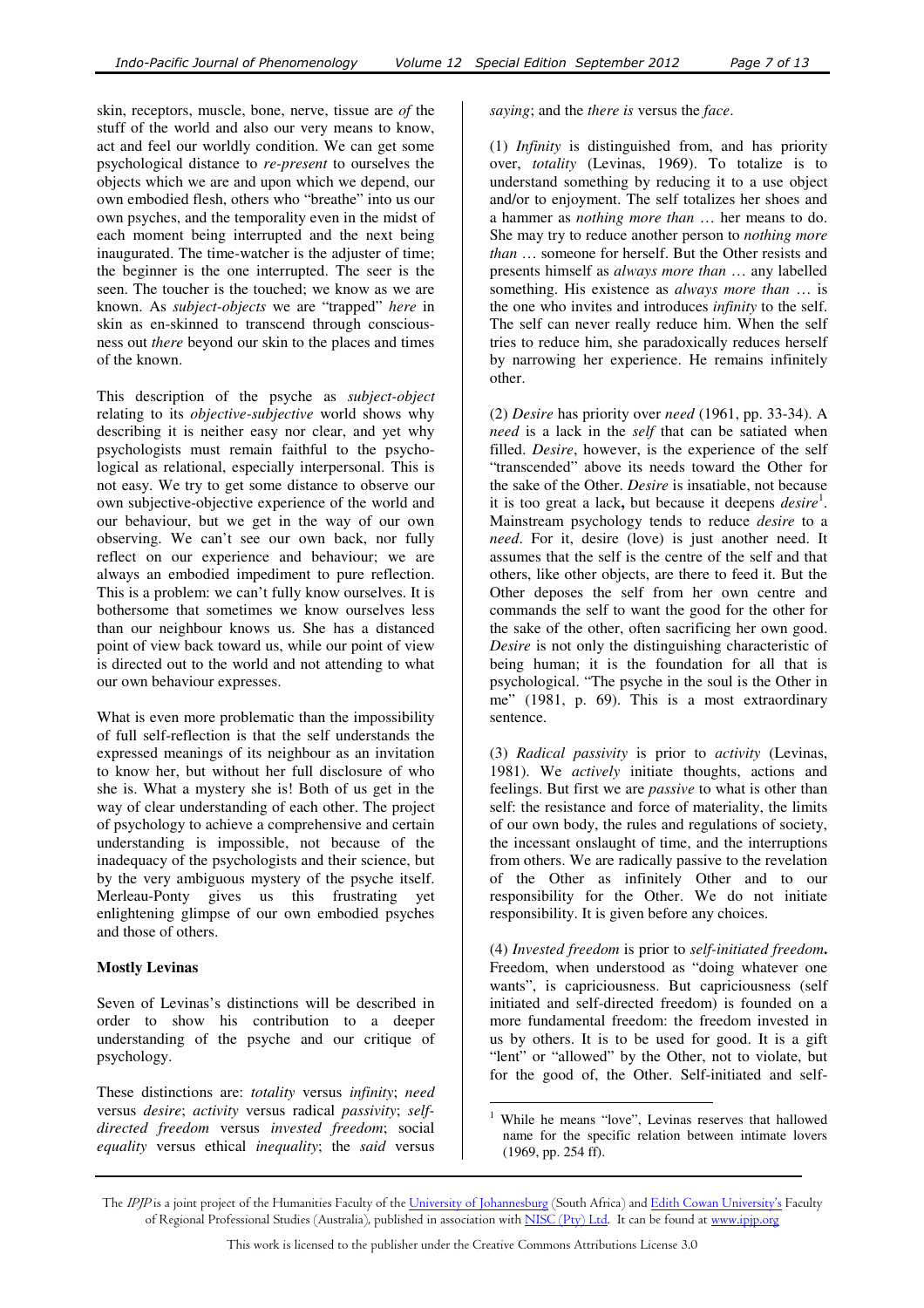directed freedom allows us to be spontaneous and enjoy life. Levinas proclaims that "Life is the love of life" (1961, p. 112). We live from good soup, good music, good conversation. However, when our freedom, invested in us by and for others, violates others, when it serves one's own ego at a cost to another, then this freedom is universally seen as unethical.

(5) *Ethical inequality* is distinguished from, and is prior to, *social equality.* Democratic *equality* is too often considered our highest value. We discussed earlier the assumptions of political life where our precious equality presupposes an *ethical inequality* where "*the Other has rights over me*" (1969, p. 98).

(6) *Saying* has priority over *the said* (1969)**.** The *said*  is information passed between interlocutors. Foundational to any exchange of signified meaning, the presence of the Other *says* "Here I am." The Other's face says this "first word", declaring her unavoidable presence with independent dignity. As her *saying* is fundamental to any *said*, so my presence *says* in return*,* "Here I am. I am here as witness to your presence." The Other is revealed to me. Her existence as worthy cannot be denied. *Saying* is the breaking through of the *Face*, the revelation of the Other. Levinas says, "The face speaks" (1969, p. 66).

(7) The *face* is distinguished from the *there is…*. The *there is…* is the experience of existence without content. Levinas suggests it is introduced perhaps to the child told to sleep in a dark room. It is experienced in the extreme by the prisoner in solitary, by the isolated psychotic, by the paralyzed confined in his body. All of us at times suffer the deep loneliness of the *there is*... . It is the impersonal *given* without any meaning. It is undeniable *existence*, but no-thing offers itself. It is haunting rustling *there* without any meaning from another. It is horror and panic. While Levinas describes it as neither nothingness nor being, he states that it is "…the phenomenon of being: 'it'" (1985, p. 48). The *face* thankfully announces another whose radical otherness is "imposed" and thereby "deposes" the sovereign isolated ego haunted by the lonely rumbling of the *there is*… . The *face* shines a light into the empty *there is*... . It frees the self from isolation so that it can responsibly respond. The uprightness of the *face*, its exposure without defence, calls the self out of its selfimposed night without the light of signification. The *face* breaks through. It signifies itself without context. It provides its own context; it is meaning by itself. Its meaning *says*: "Here I am. Thou shalt not harm." This announcement is a commandant whose authority comes from the Other's worthiness and destituteness. It does not come from the Other's personal, social or physical strength, but from her ethical goodness (Levinas, 1985).

# **Mostly the General Intent of the Phenomenological Method**

Phenomenology takes its starting point from the description of this frustratingly unified and ambiguous *subject-object* situated in its *subjectiveobjective* milieu. It searches for those perceptuallybehaviourally lived-out facts before they are reflectively known to be "facts". It listens to the descriptions of experi-action to understand *what* they express.

In my classes, we discuss the characteristics of the scientific method and ask about their applicability in the context of a human science. Our review of the perennial philosophical questions, the descriptions from Merleau-Ponty of the body-subject and the distinctions of Levinas give us a legacy to stand on. Now we attend closely to psychology as a science.

Amedeo Giorgi (1970) outlines the characteristics of the methods of science. "In essence, the approach of psychology conceived as a natural science is characterized as being *empirical*, *positivistic*, *reductionist*, *genetic*, *deterministic*, *predictive*, and posits the idea of the *independent observer*" (pp. 61- 62). He identifies the problems of each of these characteristics when adopted for a science of the human, and offers a phenomenological adjustment. We review in class five characteristics: *empirical, objective, reductionist, determinist,* and *neutral with respect to values.* Natural science psychology claims that the adoption of methods of control, manipulation and measurement of variable changes is what makes psychology a science and not a pseudoscience. Giorgi, one of the founders of human science psychology, argues that the unexamined adoption of these methods carries philosophical presuppositions that violate the human. We take each in turn and turn it on its head and claim for each a better fit for phenomenological psychology.

(1) Science is *empirical***.** Phenomenology can legitimately claim to be more *empirical* than mainstream natural science psychology. For the mainstream psychologist, *empirical* implies "relying on or derived from observation, experimentation, or measurement" (Tavris & Wade, 2001, p. 552). Experimentation under controlled laboratory conditions is generally considered the most reliable method. However, experimental control disallows the *meaning* of the phenomenon to be expressed independent of predetermined experimenter-defined conditions. Positing a hypotheses (a kind of predicting), controlling variables (disallowing the disclosure of the lived influence of meaningful conditions), manipulating independent variables (selecting and changing the "causes" of the identified behaviours rather than allowing experience to have its

The IPJP is a joint project of the Humanities Faculty of the University of Johannesburg (South Africa) and Edith Cowan University's Faculty of Regional Professional Studies (Australia), published in association with NISC (Pty) Ltd. It can be found at www.ipjp.org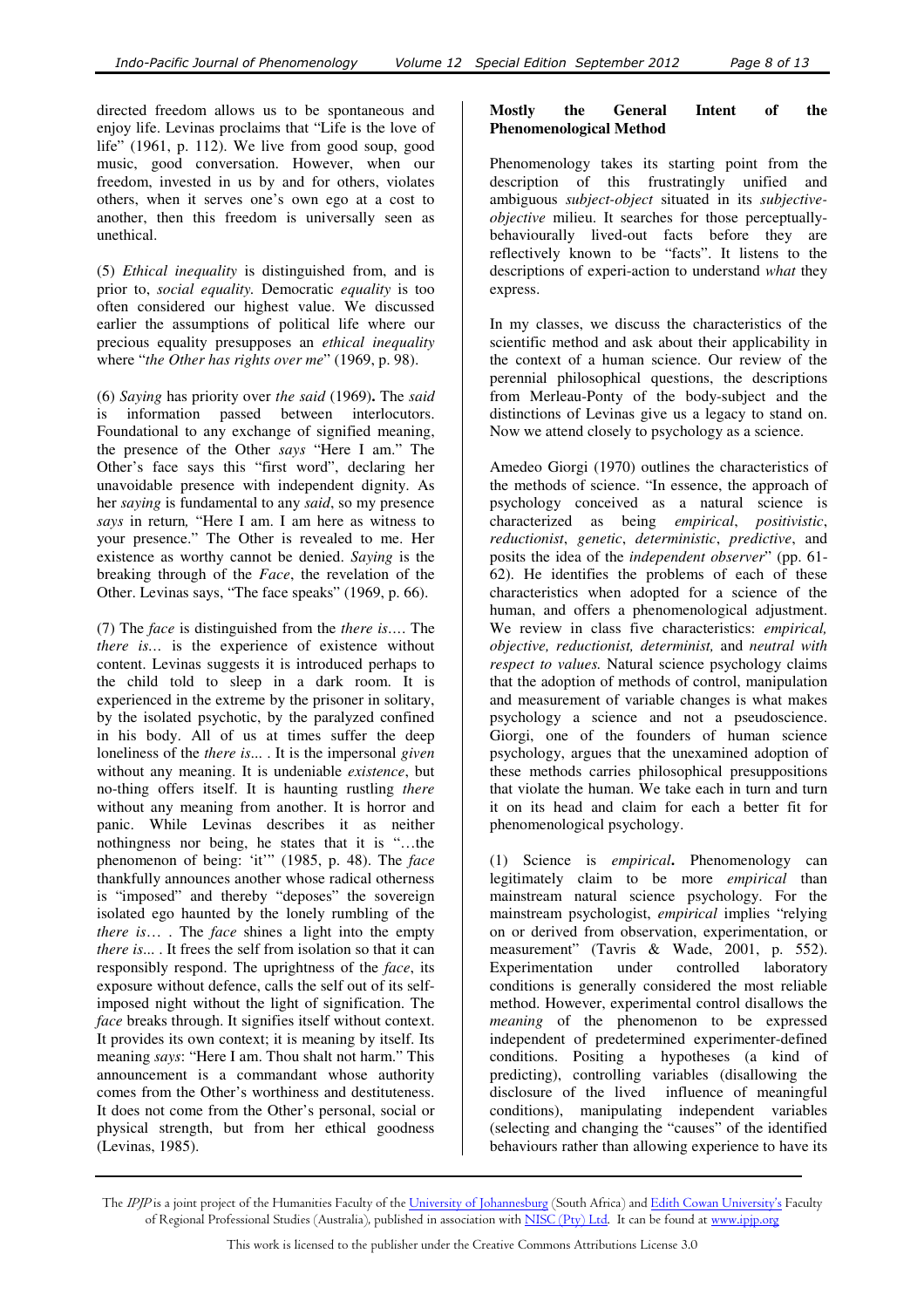say), observing changes in the dependent variable (socalled, being "dependent" on the "independently" manipulated variation), and translating from the vernacular language of qualitative meanings into quantities – all these tasks supposedly move the "empirical" psychologist further from the psychological to guard against his own subjective bias and assure objectivity. Each of these *empirical* tasks, however, is not only loaded with assumptions about the nature of the human, but also inserts the subjectivity to turn the results toward coming more from the researcher's than from the participant's psyche.

Phenomenological psychology, in contrast, allows the phenomenon to show itself, observes it through the expressions of participants, and describes it in meaningful language. Its openness to what is given thus makes it more *empirical* than natural science psychology's openness to the heavy-handed intrusion of the "scientist's" subjectivity.

Levinas would extend the phenomenological definition of *empirical* by recognizing that the Other is the source of her revelation of distinctive meanings and her value independent of the prejudgments of the observer. His phenomenological *epoché* consists in: awakening the observer by the Other's face and restraining the observer's prejudgments, not by artificial prophylactics against subjectivism originating from the observer's choice, but from the Other's ethical command to not do violence, to not impose significations, to not reduce the Other's phenomenon to an objective event and turn it into quantitative language. This epoché originating from the Other would be more empirical than the natural scientific mode of experimental control.

(2) Science is *objective***.** If we describe *objective* as implying that which is given "uncontaminated by the subjective judgments of the knower", then phenomenology can claim that it is more *objective* than mainstream psychology. Mainstreamers define the term *objective* as "reality existing independently of subjectivity". This "objectivism" assumes that reality exists already independent, with natural properties, and structured within classes and subclasses. These natural properties distinguish members from those of other classes. Science is basically clear-lens taxonomy. Scientists observe specific members in the general classes and describe their *objective* properties.

Phenomenological psychology regards objectivity as "respect for the phenomenon" as the "given reality without alterations by the subjective choices of scientists to constrain and manipulate". We discussed how Levinas insists that a piece of reality is only fully objective when it is detached from the observer by the

ethical command to responsibly *give* it to the Other. Levinas's descriptions are *more objective* by respecting the most real of all reality: the Other as other. Paradoxically, we find that the most *objective* (most real, most independent, and most undistortable) is the Other *subject* (the source of the psychological). Nothing is more real than the facing face of the Other.

(3) Science is *reductionist***.** If *reduction* is understood as getting down to the most basic phenomenon and allowing it to show itself, stripped of theories and those methods recycled from the hard sciences, then phenomenology can claim that it is more *reductionist* than mainstream psychology, which defines *reduction* as breaking down the phenomenon to its smallest parts and using the simplest explanation. The law of parsimony demands an economy of assumptions in logical formulations. Explaining laws of cause and effect seems simpler than describing intentional meanings. An explanation of "why" seems simpler than a careful description of "what" meaning shows itself. But, as Sherlock Holmes told us, when it comes to the matter of human motives "…one should be encouraged to seek a complex understanding when a simpler one is at hand" (2002, p. 613). Experienced meanings are not more complex, but they are more ambiguous and paradoxical. That is because the human is ambiguously free and conditioned, unique and common, immanent and transcendent.

The phenomenological *reduction* (the *epoché*, as phenomenologists call it) brackets explanations in order to get to the meaning of the phenomenon, always based on evidence. Not the best analogy, but it's like reducing carrots on low heat to boil off the moisture and impurities in order to get to the essence of carrot.

Levinas turns the relationship around like a Copernican Revolution, moving the Other to the centre of the self rather than setting the self at its own centre. The observer is the one reduced by the face of the Other, rather than the observed being reduced by the observer's research activity and explanation. Not only are the theories, methods and explanations of the observer reduced, but the ethical place of the observer is to be an unequal servant. The phenomenological observer is assigned to watch for and *reduce* what gets in the way of the observed so that he can reveal himself.

(4) Science is *determinist***.** If we describe being determined as what provides the ground for choices, then phenomenology can claim to be more determinist than mainstream psychology. Mainstream psychology defines *determined* as "caused by energy from outside on psychological events inside". The events of the psyche are regarded as caused by some independent power.

The *IPJP* is a joint project of the Humanities Faculty of the <u>University of Johannesburg</u> (South Africa) and <u>Edith Cowan University's</u> Faculty of Regional Professional Studies (Australia), published in association with <u>NISC (Pty) Ltd</u>. It can be found at <u>www.ipjp.org</u>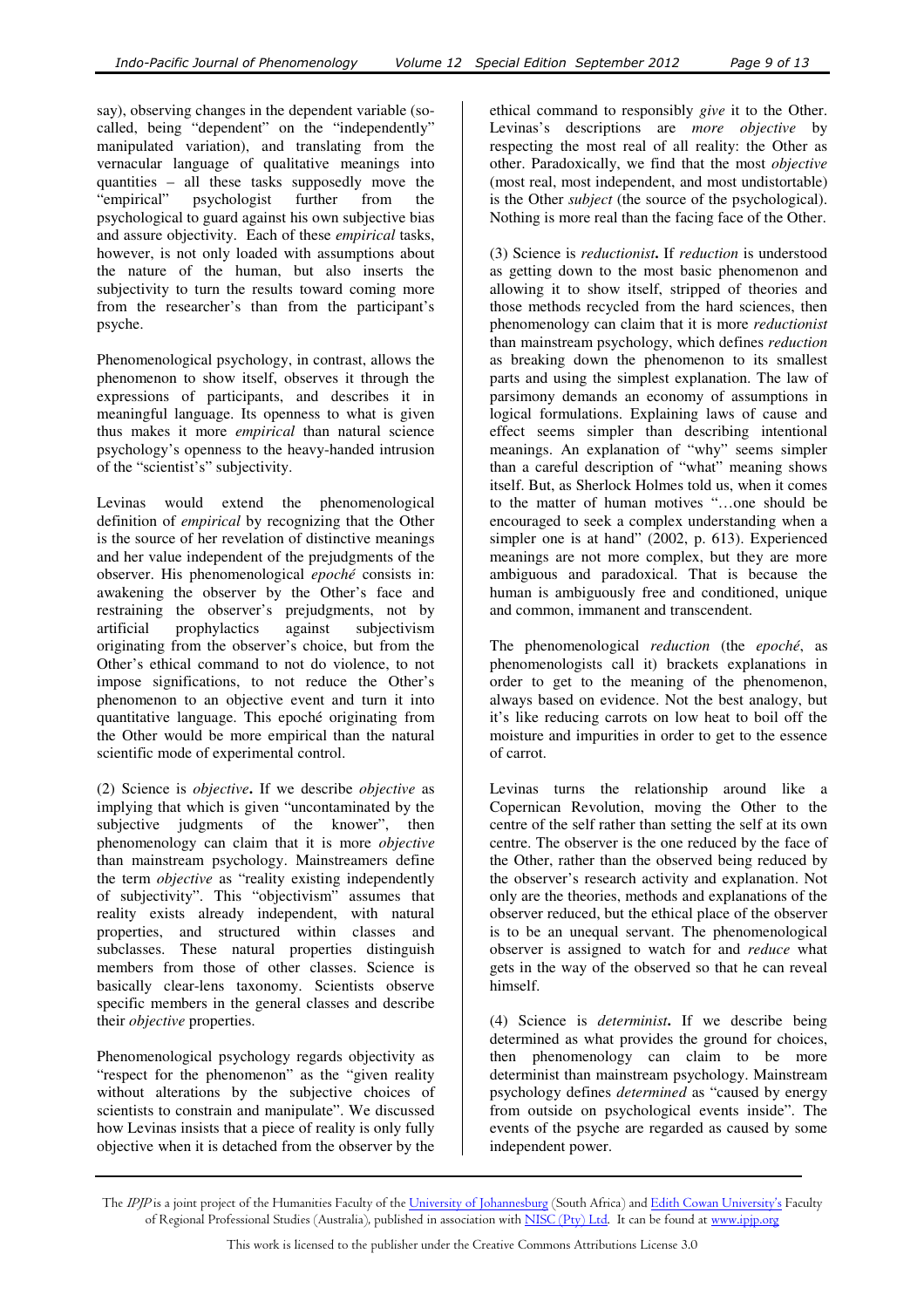Phenomenological psychology describes the psyche as influenced not by outside *causes* but by its own *intentional meanings*. Human events as human are based on "becauses" rather than on "causes". Causes are forces in nature; "becauses" are intentional meanings founding human events. Motives are not causes. They are the meanings that provide the ground for choice, while choice imposes itself on those meanings. There is a dialectical relation between freedom and nature, between the voluntary and involuntary, between choice and motives, creativity and norms, consent and given conditions. There are physical forces on the psyche, but the psyche resists, consents, and/or takes a stand toward them, thus making them psychological forces.

For Levinas, the ethical "force" of responsibility is psychologically stronger than both natural causes and the personal intentions of a subject. Of course, humans can be pushed around by physical forces, and can choose based on their own intentions. And of course humans can choose to not respond to the ethical imperative and instead act toward filling their own needs. The imperative of responsibility is not physically stronger. It is not a cause, but its ethical strength is *more fundamental* than psychological motives. Those conditions wanted by the person provide the basis for choice, but those conditions must be chosen to be the basis, otherwise they are just wished for.

(5) Science is *neutral***.** Mainstream psychology claims that it remains *neutral with respect to values* by constructing rigorous systems to detach the value processes of the observer from the observed. The empirical methods of mainstream psychology, however, contaminate the psychological with pseudo values of "objectivity", "determining causes" and "reductionist" explanations.

Phenomenological psychology defines *neutrality* in terms of its demand that the observer become aware of and bracket her/his values. It does not claim that its scientific method guarantees neutrality with apodictic certainty, but rather that the possibility of neutrality is reliant on the observer's trying to become aware of the values influencing observation and to hold them neutral.

Levinas would define *neutrality* of values as based on the unalterable value of the goodness of the Other about which no-one can be neutral. The Other's otherness and worth comes not from the judgment of the observer, nor even from the judgment of the observed. The dignity and value of the Other belongs to her as another person. Her infinite closeness (always already commanding responsibility) and infinite distance (always already incomprehensible) commands *neutrality*.

## **Content**

Because of their differences in approach and methods, mainstream psychology and phenomenological psychology often attend to different "psychological" phenomena. However, the same phenomena can be approached differently by mainstream psychology and phenomenological psychology respectively. Describing how each would do their "thing" on phenomena is another project.

What would be the distinctive content of a psychology for the Other? Levinas would urge psychology to describe the paradoxical (paradox  $=$ beyond expectation, from para =  $beyond + dox$  = *belief* or *opinion*). Stories are interesting because they give the structure of how the expected gets tangled up in conflict and pain, and show how difficult lives try to get untangled, with success and failure. We are interested in psychological anomalies, conflicts, "deviations" from the expected, and look for the *paradoxes* of power and weakness, freedom and responsibility.

To grasp "deviations", in my classes we describe what's expected. We discuss how culture tends to adopt the value of self-interested power. We are seduced by the truism, without the paradoxical, that *power is powerful*; the self uses power to gain power by making good choices. The self is *motivated* to *learn* habits of thinking, acting and feeling in ways conducive to furthering its own benefit. At the *cognitive* level, power is *intelligence*: perceptive and rational for *understanding*. At the *behavioural* level, power is the *exertion of effort*: motivated and courageous for *success*. At the *affective* level, power is *fulfilled needs*: comfort and satisfaction for *happiness*.

The corresponding thesis states that *weakness* can only be understood as *weak*, beyond accidents and acts of nature. The self is responsible for its weakness and becomes weaker by making bad judgments and choices toward dispositions that restrict its own good. At the *cognitive* level, weakness is *ignorance*: insensitive and irrational. The weak self is *naive* and *foolish*. At the behavioural level, weakness is *not exerting effort*: lazy and cowardly. The weak self risks *failure*. At the *affective* level, weakness is being *unfulfilled*: unsatisfied and discontent. The weak self *suffers*.

These styles of power and weakness point to an *ontology* founded on the premise that *Being* only strives to perpetuate itself and retain its "place under the sun". *Being* (a noun) is always *be*-*ing* (a verb). Being *be's*, if you will. Being's nature is to continue be-ing. Plants crowd out others, animals eat plants and animals, the earth pushes and restrains. The laws

The *IPJP* is a joint project of the Humanities Faculty of the <u>University of Johannesburg</u> (South Africa) and <u>Edith Cowan University's</u> Faculty of Regional Professional Studies (Australia), published in association with <u>NISC (Pty) Ltd</u>. It can be found at <u>www.ipjp.org</u>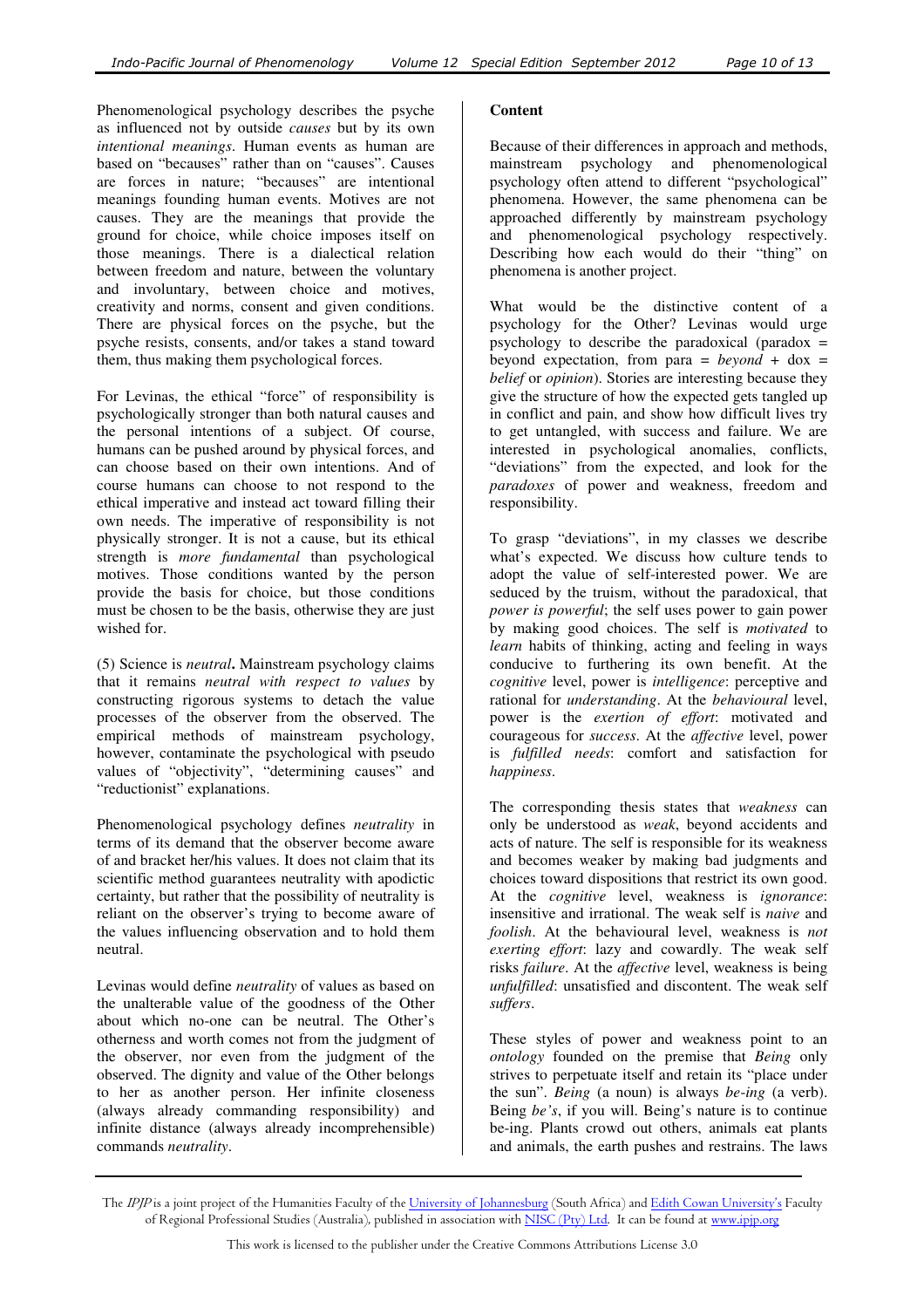of nature are determined to determine. But humans, seeking to be human, unlike nature, find that their own power can easily sabotage themselves: this is the paradox of the *weakness of power.* Its thesis is that, paradoxically, power, by its own power, can be the source of its own weakness. "Power tends to corrupt, and absolute power corrupts absolutely" (Lord Acton, 1887/1948, p 364).

At the cognitive level, *intelligence* can become not only *arrogant* but *narrow*. Self-righteous knowing deceives itself with *obsessive* attention to its own perspective. This ancient psychology of tragedy is found throughout recorded history and literature. Original psychology was mythology. For the Greeks, Gyges was the prototype for the complex of the *unseen seer*. This *Gyges complex* is the seduction and illusion of *comprehension* – the psyche is convinced it knows all it needs – and being *certain* – convinced its knowledge is unquestionable. Convinced not only of its comprehension and certainty, the psyche believes it can hide itself from others. It can deceive others: "I know them, but they don't know me. I see through their deceits and can hide mine." But these convictions reduce the possibility of knowing others as they present themselves. Narrow and selfconvinced knowing restricts knowing others, because they are always beyond the self's knowledge. The Gyges complex's deceptions are only self-deceptive and fool few.

At the behavioural level, *exerting effort* can become *manipulative*. Self-serving control defeats itself with its assertions of *compulsive* power. The prototype, the *Zeus comple*x (assuming privilege), is the seduction and illusion of being in *control*: "I choose only for me." But compulsive control only turns others away and finds "the innate cussedness of inanimate objects" sabotaging the efforts of the Zeus complex, just as other gods and mortals found ways to sneak by Zeus's control.

At the affective level, *fulfilling needs* can become *greedy*. Self-indulgence can turn into self-corrosive *addictions*. The prototype, the *Narcissus complex* (self-worship) is the seduction and illusion of *consumption* to "feel good". But the greedy selfindulger only sabotages his own enjoyment. The mythical Narcissus wasted away staring at his own beautiful face. Addictions waste away the addicted.

These paradoxes are not in the repertoire of nature. Only humans self-sabotage. And only humans can be redeemed by abandoning their obsessions toward certainty, compulsions to win, and addictions to indulgence.

The paradoxical comprises irrational, illogical and unnatural deviations from the normal. The truly psychological is the *paradox of the power of weakness*: weakness can be the source of power. The weakness of Others calls the self to give up selfdeceptive obsessions, self destructive compulsions, and self-corroding addictions, to set aside its own self-interest and attend to others. This self-weakening of self-directed power paradoxically gives the self an authentic power.

At the cognitive level, the weakness of others calls into question *arrogantly narrow comprehension* and *certainty* and commands *attention* to listen to and be touched by the needs of others. This radical *selfscepticism* about one's knowledge of others is the gift of *simplicity* (from *simplus* = without addition). To be simple is not to be stupid, but to be radically *open* for authentic *understanding*. To know the subject in research or the client in therapy the psychologist *must know by not knowing*. She must be radically open to the revelation from the Other by not imposing her knowledge on him in a way that filters revelation.

At the behavioural level, the weakness of the other questions *manipulation* and commands *obedience*, service to the real needs of others. This radical *selfsubstitution* to serve is the gift of *humility*. Humility is behaviour in the service of others. To act for the Other, the psyche *must act by not acting*. She must be radically committed to the good of the other with disinterested interest that does not manipulate his behaviour to fit whatever predetermined good she may have planned.

At the affective level, the weakness of others shames self-indulgence and inspires *compassion*: suffering with others for the sake of their good, and not for selfsatisfaction. This radical *self-sacrifice* of enjoyment and suffering the Other is the gift of *patience*. To be *patient* means to suffer the Other for the good of the Other. To affectively feel compassion for the Other, the psychologist *must suffer the Other by not suffering her/his suffering*. The Other's suffering is unique to him or her. The psyche ought not to violate the Other's suffering by claiming to feel the Other's pain. We suffer because the Other who does not deserve to suffer suffers. We suffer that we cannot suffer her/his suffering. It is painful to be in the presence of another suffering, and we suffer the impotence of not being able to remove his or her suffering and take that suffering on to the self.

It is legitimate to demand that psychology be a moral science, just as medicine is the moral science of biology and chemistry. As such, psychology ought not be moralistic, but observe and describe the desired and expected experiences and behaviours of the human condition, the difficulties with human needs, the ways to heal ourselves and each other, and the paradoxical ways these difficulties and healing show

The IPJP is a joint project of the Humanities Faculty of the University of Johannesburg (South Africa) and Edith Cowan University's Faculty of Regional Professional Studies (Australia), published in association with NISC (Pty) Ltd. It can be found at www.ipjp.org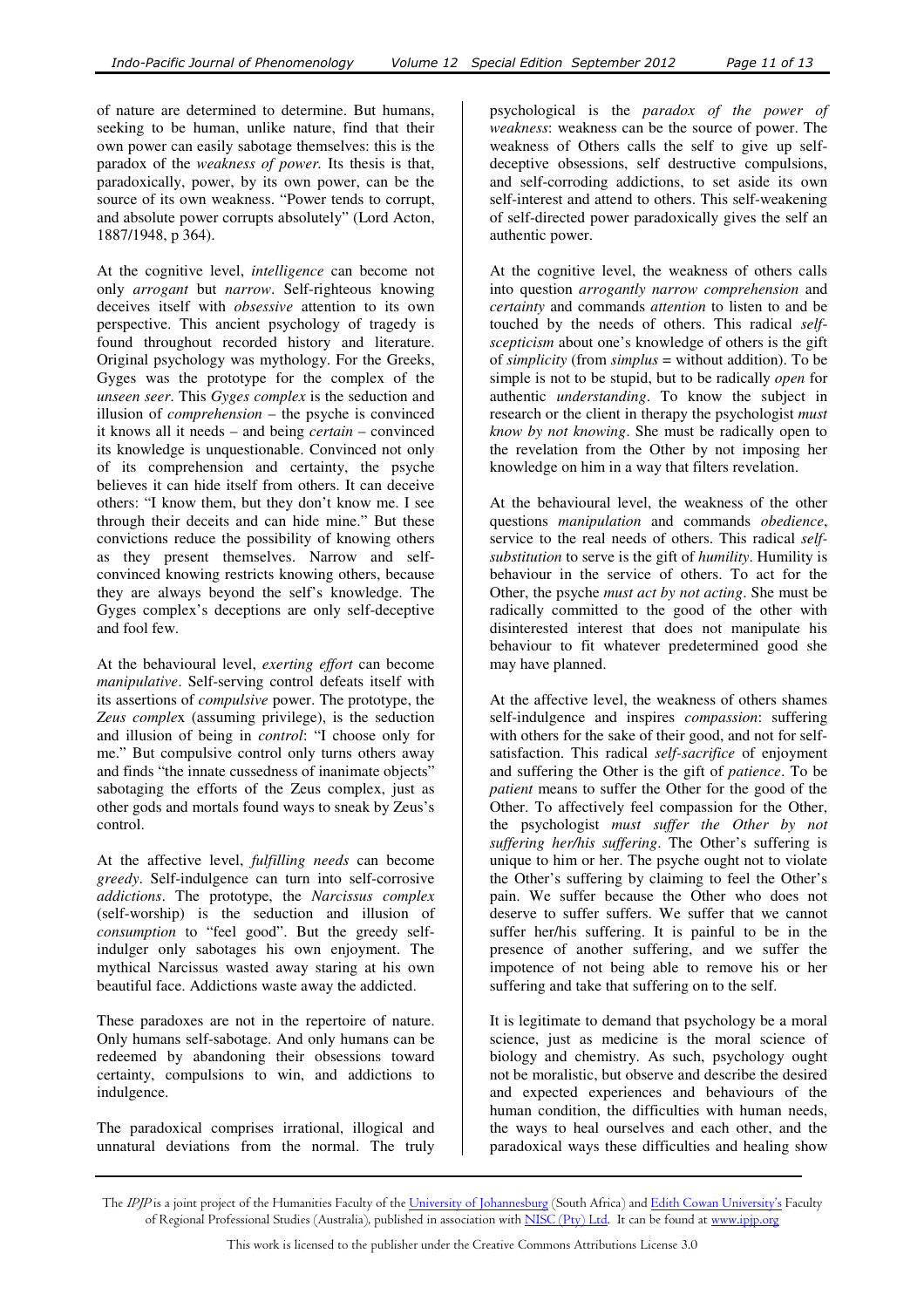up. In my courses, we describe each of the topics of general psychology from this phenomenological approach, from Levinas's ethical philosophy, and therefore from this way of seeing psychology as a moral science.

The *psyche* and its *meanings* have been neglected because they do not fit well into the approach and method modelled after the natural sciences. This phenomenological approach is a way to return them to psychology.

### **Referencing Format**

Kunz, G. (2012). Conscience of a conservative psychologist: Return of the mysteriously illusive psyche. *Indo-Pacific Journal of Phenomenology*, *12* (Special Edition, September: *Teaching of Phenomenology*), 13 pp. doi: 10.2989/ IPJP.2012.12.1.3.1111

#### **About the Author**



George Kunz is currently Professor Emeritus in the Psychology Department at Seattle University where he has taught since 1971. He obtained his PhD from Duquesne University in 1975 with a dissertation on *Perceived Behaviour as a Subject-Matter for a Phenomenological Based Psychology*. With Steen Halling, he founded the MAP programme in Existential-Phenomenological Therapeutic Psychology in 1981. He also founded and directed nine annual seminars on the Psychology for the Other, a modest conference of international psychologists discussing the importance of the thought of Emmanuel Levinas for understanding pathology and therapy.

In addition to several articles, keynote addresses and conference papers mostly on that topic, his publications include *The Paradox of Power and Weakness: Levinas and an Alternative Paradigm for Psychology* (SUNY Press, 1998). He also served as co-editor with Del

Loewenthal for the special March-June 2005 edition of the *European Journal of Psychotherapy, Counselling and Health,* having as its focus "Levinas and the Other in psychotherapy and counselling", and hosted the *North American Levinas Society* conference in 2008. Prof Kunz's academic career further includes guest lectureships at the University of Pretoria in 1998, Trinity Western University in 2002, the University of Wisconsin Parkside in 2004, Duquesne University in 2004, and Vaxjo University in 2007.

E-mail Address: gkunz@seattleu.edu

#### **References**

- Acton, Lord (Dalberg, J. E. E.) (1948). Letter to Mandell Creighton, April 5, 1887. In Acton, Lord (G. Himmelfarb, Ed.), *Essays on freedom and power* (pp. 363-364). Boston, MA: The Beacon Press.
- Doyle, A. C. (2002). *The original illustrated Sherlock Holmes.* Secaucus, NJ: Castle. (First published in the *Strand Magazine* between 1891 and 1905)

Feldman, R. S. (2009). *Understanding psychology* (9th ed.). New York, NY: McGraw-Hill.

- Giorgi, A. (1970). *Psychology as a human science: A phenomenologically based approach.* New York, NY: Harper  $&$  Row.
- Heidegger, M. (1996). *Being and time* (Joan Stambaugh, Trans.). Albany, NY: State University of New York Press. (Original work published 1927)
- Husserl, E. (1970). *The crisis of European sciences and transcendental phenomenology* (D. Carr, Trans.). Evanston, IL: Northwestern University Press. (Original work published 1936)
- The IPJP is a joint project of the Humanities Faculty of the University of Johannesburg (South Africa) and Edith Cowan University's Faculty of Regional Professional Studies (Australia), published in association with NISC (Pty) Ltd. It can be found at www.ipjp.org